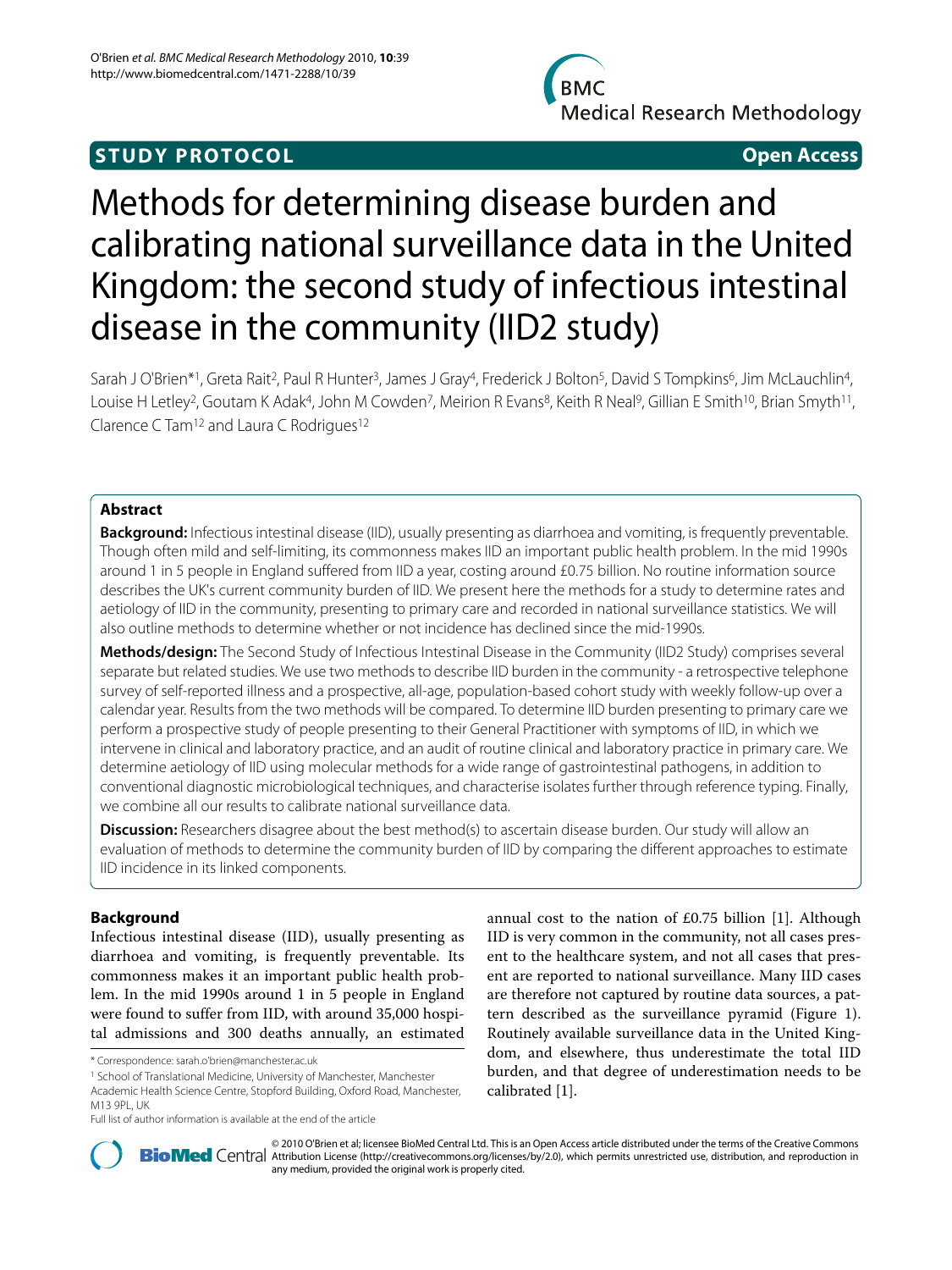

<span id="page-1-0"></span>

Most studies for estimating community disease burden in developed countries are either prospective cohort studies or retrospective cross-sectional surveys. The prospective cohort design consists of recruiting volunteers and asking them to record relevant symptoms, often in some form of diary. The retrospective study involves contacting people, usually by telephone and asking about symptoms in the recent past. A major advantage of population-based, prospective cohort studies is the ability to request stool specimens from people who report illness so that the range of gastrointestinal pathogens causing symptoms can be determined. Retrospective study designs provide no information on the microbiological causes of illness (a major weakness) but are significantly quicker and less costly to complete.

Our present study builds on a previous study of IID conducted in England during the early 1990s, which underlined the public health impact of gastrointestinal infection [[1\]](#page-11-0). At that time, approximately 20% of the population was found to suffer from IID annually.

The only other notable prospective study to date, based on active detection of IID, was conducted in the Netherlands. Whilst in England there were an estimated 194 cases of infectious intestinal disease (IID) per 1,000 person years (equivalent to 0.2 per person per year) [[1\]](#page-11-0), in the Netherlands there were 283 cases per 1000 person years (equivalent to 0.3 per person per year) [\[2](#page-11-1)]. Although the two studies shared some common methods, the case definitions differed.

A major contribution of the IID study in England was calibration of the national surveillance system, i.e. esti-

mating the factor by which the reported number of infections with specified pathogens needed to be multiplied in order to establish the actual number of infections in the community. For every case of IID reported to national surveillance, 136 cases had occurred in the community. For campylobacters it was estimated that the ratio of cases in the community to those reported to national surveillance was 8 to 1. For salmonellas and noroviruses the corresponding ratios were 3 to 1 and over 1,500 to 1 respectively [[1](#page-11-0)].

By contrast there are many more retrospective studies reported in the literature, mainly from North America [[3\]](#page-11-2). These retrospective studies have been used in both outbreak and non-outbreak settings [[4-](#page-11-3)[8](#page-11-4)]. The studies have varied in their estimation of illness rates from 0.6 to 3.2 episodes per person year, though case definitions often differed from one study to another. For example, in the US, the overall prevalence of self-reported acute diarrhoea in the four weeks before telephone interview in randomly selected residents from defined catchment areas was 11% or 1.4 episodes of diarrhoea per person per year [\[6](#page-11-5)]. In Australia, in a cross-sectional telephone survey of randomly selected individuals, 11.2% of respondents reported gastroenteritis with an overall weighted incidence of 0.92 (95%CI 0.77-1.6) cases per person per year [\[9](#page-11-6)].

The problem is that estimates of disease burden in the community differ substantially between retrospective and prospective study designs even when using identical case definitions. This was highlighted in original the IID Study where the retrospective element of the study estimated disease incidence at 0.55 episodes per person per year and the prospective element at 0.19 [\[10](#page-11-7)]. At the time this discrepancy was attributed to "telescoping" whereby people remember disease episodes as being more recent than they actually are, thereby inflating the incidence over the recall period. Further concerns about the validity of retrospective surveys of diarrhoeal incidence were raised in a study centred on a waterborne outbreak [[11\]](#page-11-8).

However, a number of explanations, in addition to telescoping, might explain the discrepancy in incidence rates derived from prospective and retrospective studies. Potential issues with active reporting in population-based prospective cohort studies include loss to follow-up, sensitisation and reporting fatigue. In the IID Study in England 39% of the original cohort of 9,296 were lost to follow-up over 6 months and it is not clear whether loss to follow-up might be correlated with risk of illness. Sensitisation occurs when respondents become more aware of their health because they are participating in a healthrelated study [\[12](#page-11-9)], and may perceive more symptoms during early follow-up than before enrollment. If they subsequently become fatigued with completing a health diary, or returning data via postcard or e-mail, the number of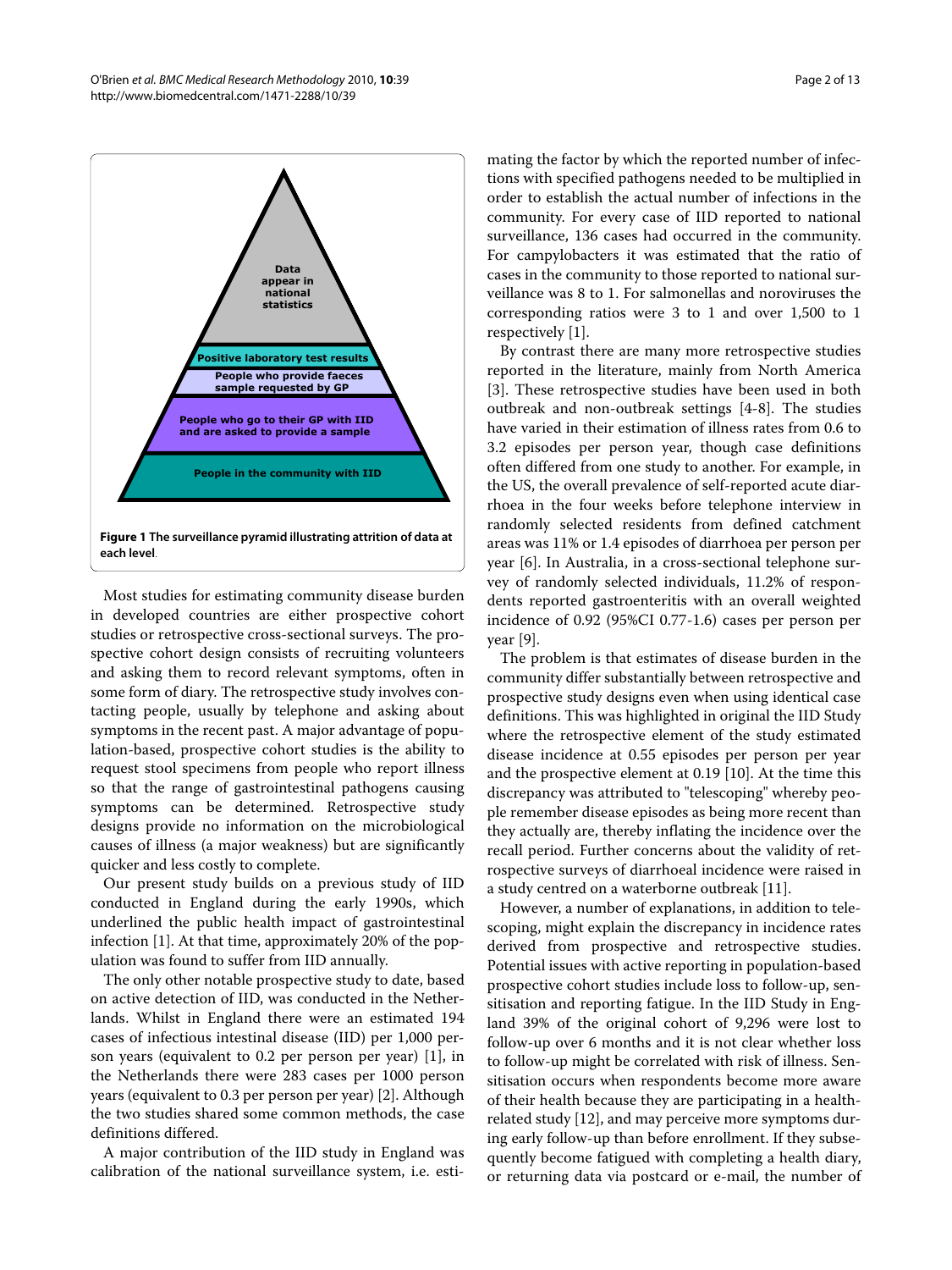symptoms reported over time may decline [\[12](#page-11-9),[13](#page-11-10)]. This pattern of sensitisation-fatigue, where illness reporting is highest during the early weeks of follow-up and subsequently decreases, is characteristic of much longitudinal data [[12](#page-11-9),[14](#page-12-0),[15\]](#page-12-1). Fatigue might also have played a part in the decline in data quality observed in some studies [[14,](#page-12-0)[16](#page-12-2)[-18](#page-12-3)]. Sensitisation and fatigue are potential problems because estimated incidence rates may vary as a function of the length of the follow-up period if either of these time-dependent conditioning effects is present [\[12](#page-11-9)].

For retrospective studies the main problem is accuracy of retrospective reporting. This includes not only inaccuracy in the respondent remembering whether or not they suffered the symptoms requested but whether they recall other important information such as the date of onset of symptoms, duration and severity. The potential issue of telescoping, whereby people report illness that occurred just outside the recall period as having occurred during the recall period, so increasing the estimated disease incidence, has already been raised. Conversely people might be more likely to remember events that occurred close to the interview, so reducing the estimated incidence.

A further issue with both study designs is the issue of the representativeness of participants. Prospective studies can be designed to invite a representative sample of the population according to whatever criteria the investigators choose. However, in most studies a relatively small proportion of those invited is actually recruited and it is uncertain whether the symptoms under investigation differ between those who accept and decline the invitation. By contrast telephone surveys are much more difficult to target at a representative sample of the community, though response rates are usually higher. Particular issues of concern are the increasing proportion of homes without access to a landline, especially amongst young adults and people with jobs or lifestyles that mean they are away from the home during times when most calls tend to be made.

Another of the major challenges in international comparisons of IID incidence rates, regardless of the study design, is the variation in case definitions. Indeed the case definition can influence the observed incidence of gastroenteritis by as much as 1.5-2.1 times in a given country [\[19](#page-12-4)]. To overcome this, a standard, symptombased definition has been developed that should allow international comparison in the future [[19](#page-12-4)]. We have included information in our clinical questionnaire that will allow us to report rates according to the international definition for both the telephone survey and the prospective cohort study.

#### **Research Questions**

During the past decade in the UK, reported rates of laboratory-confirmed infections associated with IID appear to have fallen. However, this may not reflect a true decline in disease as there have been structural changes that could affect national surveillance over the same time period. In primary care, people seeking advice about IID can now contact NHS Direct (or NHS24 in Scotland), a 24-hour, nurse-led, telephone helpline rather than consult their general practitioner (GP). Clinical laboratories no longer report directly to the national centre in England but via regional units. The creation of the Health Protection Agency in 2003 reduced from 48 to nine the number of lead laboratories directly under the control of the public health services with a possible reduction in the range of microbiological tests applied to each specimen. Conversely, there have been huge advances in the methods available to detect gastrointestinal pathogens, notably the introduction of molecular methods. It is therefore unclear whether the reported decline in IID is due to a genuine reduction in incidence. Answering this question is important in order to direct future food safety policy.

The principal research question in the Second Study of Infectious Intestinal Disease in the Community (IID2 Study) is:-

• Has the incidence of IID in England in the community declined since the mid 1990s?

The secondary research questions are:-

- What is the aetiology of IID in the community, and presenting to GPs, and by how much do national surveillance data in the UK underestimate the community and GP burden of IID?
- How much IID is acquired abroad?
- How do molecular methods compare with traditional microbiological methods for IID diagnosis?
- What is the best research method for determining IID incidence in the community?

#### **Methods/Design**

The IID2 study comprises seven separate but related studies (Figure [2\)](#page-3-0). All studies take place simultaneously over a period of 12 months.

#### **Case definition used in all studies**

Cases are defined as persons with loose stools or clinically significant vomiting lasting less than two weeks, in the absence of a known non-infectious cause, preceded by a symptom-free period of three weeks. Vomiting is considered clinically significant if it occurs more than once in a 24-hour period and if it incapacitates the case or is accompanied by other symptoms such as cramps or fever.

## **Exclusion criteria used in all studies**

The exclusion criteria are:-

• Patients with terminal illness.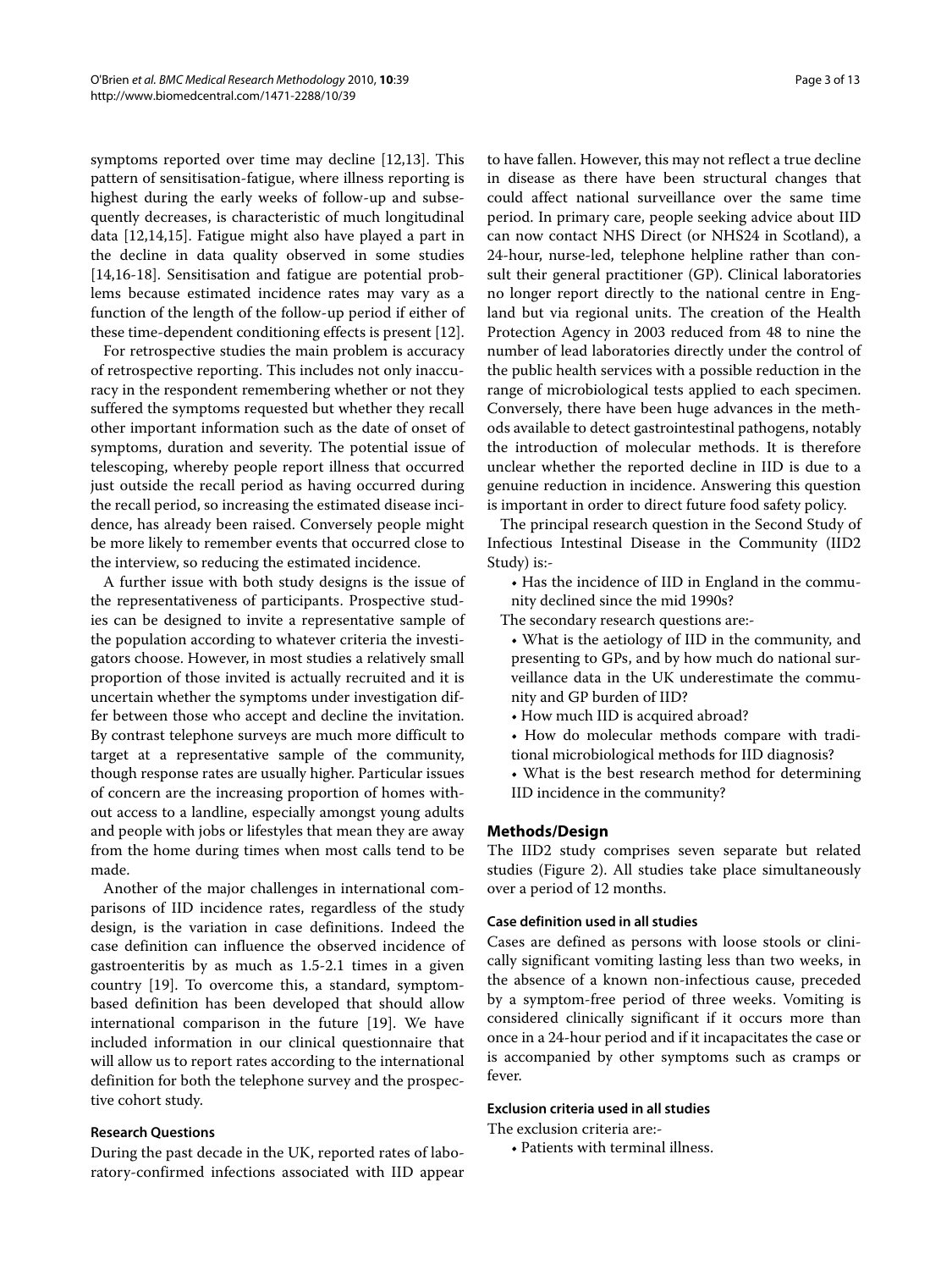<span id="page-3-0"></span>

• Patients whose first language was not English and for whom a suitable interpreter was not available.

• Patients with severe mental incapacity.

• Patients with non-infectious causes of diarrhoea: Crohn's disease, ulcerative colitis, cystic fibrosis, coeliac disease, surgical obstruction, excess alcohol, morning sickness, regurgitation in infants. The reason for these exclusions is because it is difficult to determine dates of onset for acute IID in the presence of chronic bowel disease.

## **Participant identification and recruitment**

The first study is a UK-wide, all-age, **telephone survey of self-reported IID**. It is a community-based, retrospective survey with a target recruitment of 14,400 respondents.

Recruitment is via a two-stage sampling process. First, households are selected at random from the populations of the four countries of the United Kingdom through a process of random digit-dialling of landlines. Second, in homes where there is more than one family member who could potentially take part, the participant is selected at random by asking the person who answers the telephone to invite the person in the household whose birthday occurs next to take part in the study. The telephone survey takes place on weekday evenings, between 18:00 and 21:00 or on Saturday/Sunday between 14:00 and 17:00. Each number is 'phoned three times (including at least once at the weekend and once during the week) before being deemed non-contactable. Respondents aged = 12 years are interviewed directly, and a parent or guardian is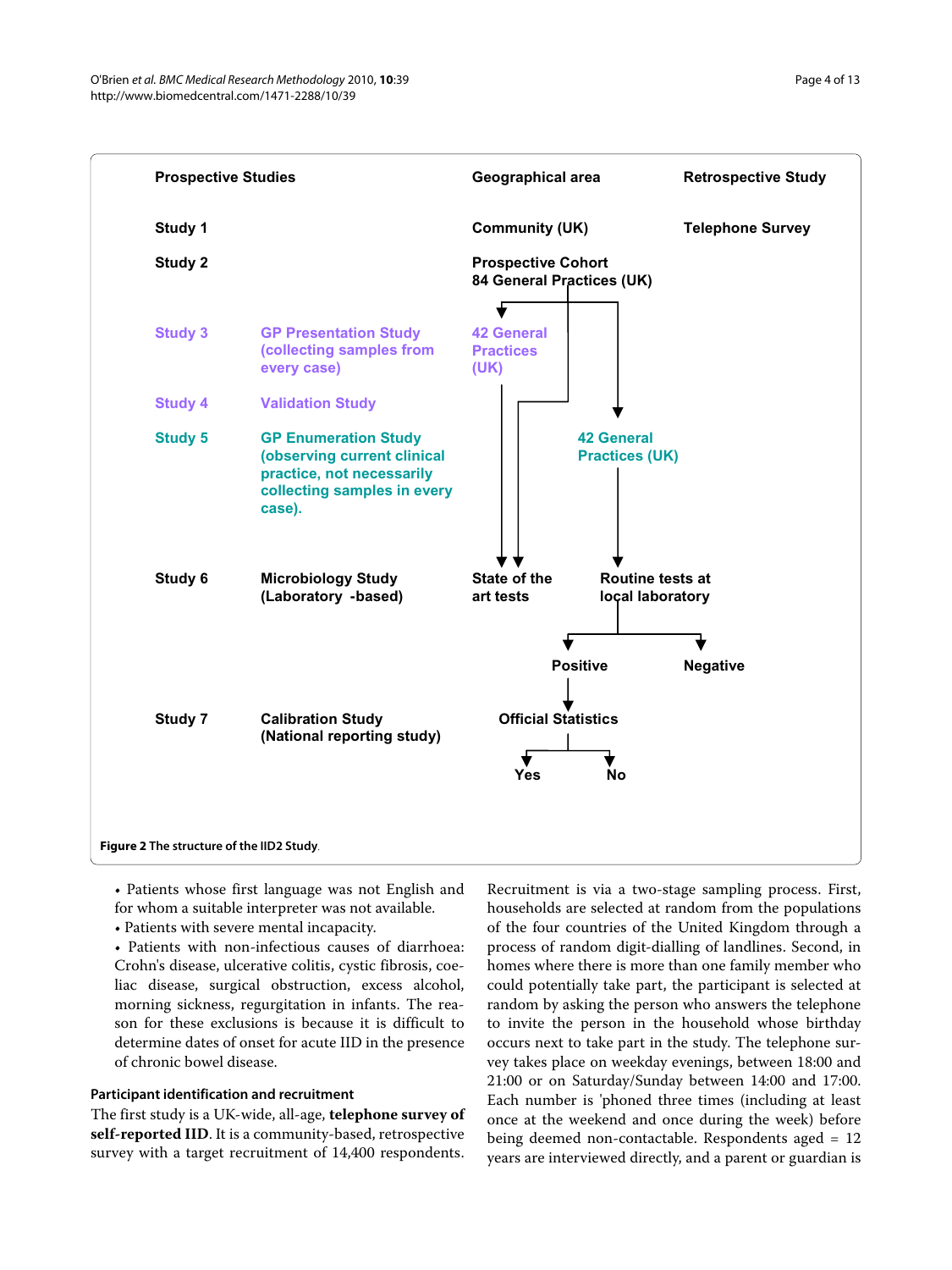interviewed about participants aged < 12 years. Oral informed consent is obtained from all participants and parents of children aged  $\langle 16 \rangle$  years. The telephonists administer a standard questionnaire that includes clinical history, history of recent foreign travel and any clinical consultations, including those with NHS Direct (NHSD) or NHS24 (in Scotland). All calls are recorded using "CopyCall" software. To investigate whether accuracy of symptom reporting varies according to the recall period, we assign participants randomly to be questioned about symptoms occurring either within the previous seven days or 28 days.

The second study is a **prospective, all-age, population-based cohort study of self-reported IID**. The sampling frame is all 912 general practices in the UK that are part of the Medical Research Council General Practice Research Framework <http://www.gprf.mrc.ac.uk/>. We mail study details to all the 912 practices to seek expressions of interest. A minimum of 84 practices is required (see section on Sample Sizes below). Trained nurses in each participating practice generate a list of 800 potential participants at random from the practice list with a view to recruiting at least 100 participants per practice. This is scrutinised by the general practitioner (GP) to ensure that it is appropriate to contact the individuals. For example, the GP checks that the list does not contain the name of someone who is very frail or recently deceased.

The GP sends a letter to potential participants containing an invitation to take part and an information sheet which explains the study and what is involved if they agree. We ask participants to return a reply-paid slip to their GP surgery indicating whether or not they wish to discuss the study further with the practice research nurse. If so, the nurse contacts them to arrange a suitable appointment, explains the study in greater detail and, if appropriate, obtains written consent. The participant also completes a very short, baseline questionnaire requesting basic demographic details of age, sex, address (including post code) and occupation.

Participants are followed up weekly for one calendar year from the date of recruitment to find out if they have any episodes of IID. Follow-up is either by secure, automated e-mail or by weekly postcard, depending on the participant's preference, and employs negative reporting; participants are asked to reply each week even if they have had no symptoms. Each participant is provided with a faecal specimen kit (specimen pot, instructions on how to obtain a specimen, reply-paid, Post Office approved packaging), and a short symptom questionnaire with reply-paid envelope.

Participants are reminded that, if they develop symptoms, they should send a sample promptly to the Health Protection Agency Regional Laboratory in Manchester. They also complete the symptom questionnaire, which

they return to the study team in the reply-paid envelope. The symptom questionnaire asks about date of onset and duration of symptoms, symptom profile and severity, healthcare-seeking behaviour (including contact with NHS Direct or NHS24, contact with or visits to the primary care team or visits to hospital and any overnight stays) and history of foreign travel in the ten days before symptom onset.

The third study is a **prospective study of all patients presenting to their GP with symptoms of IID (GP Presentation Study)**. This takes place in half the practices that are undertaking the prospective cohort study. Anyone registered in the practice who consults their GP for an episode of IID is eligible to take part, unless disallowed by the exclusion criteria (see above). The GP identifies eligible patients and refers them to the practice research nurse, who explains the study. Patients that agree to participate complete a consent form, and are given a specimen kit (as described above), and a symptom questionnaire with reply-paid envelope. The participant provides the sample and completes the questionnaire at home, posting them back to the study team using the reply-paid envelopes.

The fourth study is **an audit of the IID2 study recruitment process (GP Validation Study)**. Using a standardised, pre-defined set of diagnostic codes (Read codes [[20\]](#page-12-5)) the research nurse searches the practice database for every patient that presents with IID during the study period. They cross-reference this list with the cases recruited to the GP Presentation Study to determine the proportion of eligible participants that are not recruited. This will allow adjustment for under-ascertainment at the end of the study.

The fifth study is a **survey of routine clinical practice for IID and of organisms identified in IID in routine laboratory practice (GP Enumeration Study)**. It is conducted in the practices not undertaking the GP Presentation Study. The practice research nurse identifies from the practice database all patients who present with a new episode of IID during the study period. They record the case's age, sex, postcode, and information about the place of consultation, admission to hospital and whether or not a faecal specimen has been requested. If a sample was requested as part of the consultation the nurse records the result. By comparing the results of the GP Presentation and Enumeration Studies we will determine the relationship between the total number of people who consult their GP with IID and the number of people who consult with IID and have their infection laboratory confirmed in routine clinical practice (which we anticipate will be smaller).

The **laboratory-based studies** take place at the Health Protection Agency (HPA) Regional Laboratory in Manchester and the HPA Centre for Infections in London. All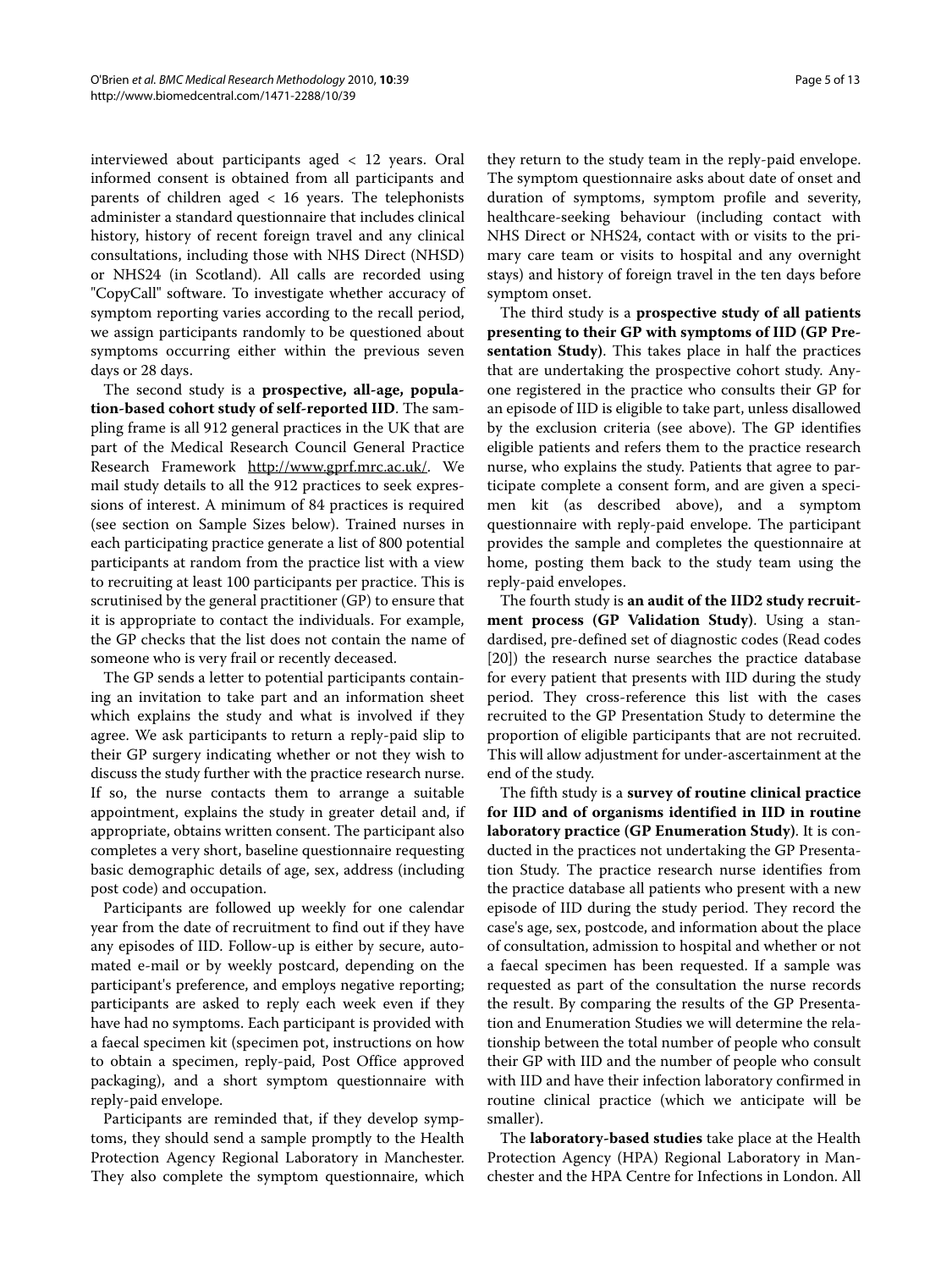faecal specimens from the prospective Cohort Study and the GP Presentation Study are examined first at the Manchester laboratory using conventional microbiological methods (Table 1).

All specimens are tested on the day of receipt. An initial 10% suspension of the stool specimen is made in 0.1% peptone water and used to inoculate the various selective plating media and enrichment broths. At this stage the specimens are cultured for *Campylobacter jejuni/coli*, *Escherichia coli* O157, *Listeria monocytogenes*, *Salmonella* species, *Shigella* species and *Yersinia* species. They are also examined by enzyme-linked immunoassay (EIA) for *Clostridium perfringens* enterotoxin, *Clostridium difficile* toxins A and B, *Cryptosporidium* and *Giardia* and by light microscopy for *Cyclospora*.

We use two approaches for detecting viruses. Specimens from children <5 years old are examined for Rotavirus and Adenovirus 40, 41 by immunoassay. This is routine clinical practice, which supports clinical management of the participants. All samples are then examined for the five major viral pathogens by quantitative polymerase chain reaction, which has meant developing suitable methods for assigning positive results based on cycle threshold values [[21,](#page-12-8)[22\]](#page-12-9).

As part of the routine diagnostic algorithm, specimens from patients with a history of foreign travel are also tested for *Vibrio* spp. and for the ova and cysts of parasites using National Standard Methods (BSOP30 and BSOP31 (available at [http://www.hpa-standard](http://www.hpa-standardmethods.org.uk/national_sops.asp)[methods.org.uk/national\\_sops.asp\)](http://www.hpa-standardmethods.org.uk/national_sops.asp)). If the patient is considered to be part of a potential food poisoning outbreak the specimens are cultured for *Clostridium perfringens, Staphylococcus aureus* and *Bacillus* species using National Standard Methods (BSOP30). All isolates of the major enteric bacteriological pathogens are submitted to the HPA Centre for Infections for strain characterisation.

Specimens are batched and sent from Manchester to the HPA Centre for Infections by courier twice a week. Two nucleic acid extracts are prepared from each sample of faeces by a modification of the method of Boom and colleagues [[23](#page-12-10)]. For one sample (DNA) mechanical disruption using zirconia beads is included [[24](#page-12-11)], and in the second, RNA is immediately converted to cDNA through random primed reverse transcription [\[25](#page-12-12)]. The reverse transcriptase reactions using random hexamer priming have been described elsewhere [[26-](#page-12-13)[28](#page-12-14)]. Each extract is examined by real-time PCR for a range of potential pathogens (Table 2). These are *Campylobacter jejuni, Campylobacter coli*, *Clostridium perfringens*, *Clostridium difficile*, *Listeria monocytogenes*, *Salmonella* species, rotavirus, norovirus, sapovirus, adenovirus, astrovirus, *Cryptosporidium*, *Giardia* and *E. coli* (enteroaggregative and verocytotoxigenic (genes encoding VT1 and VT2)). A PCR result is considered to be positive if the cycle threshold value (CT value) is less than 40. Specimens that

#### **Table 1: Target Organisms: Primary Diagnostic Methods.**

| <b>Bacteria</b>               | <b>Methods</b>                                                                                                       |  |  |  |  |
|-------------------------------|----------------------------------------------------------------------------------------------------------------------|--|--|--|--|
| Campylobacter<br>jejuni/coli* | Direct plating - modified cefeoperazone, charcoal<br>deoxycholate (CCD) agar.<br>Enrichment culture - Preston broth. |  |  |  |  |
|                               |                                                                                                                      |  |  |  |  |
| Clostridium                   | Techlab™ (Blacksburg, USA) enzyme linked                                                                             |  |  |  |  |
| perfringens<br>(enterotoxin)  | immunosorbent assay (ELISA), all positives to be<br>cultured and isolates sent to the reference                      |  |  |  |  |
|                               | laboratory.                                                                                                          |  |  |  |  |
| Clostridium                   | Premier <sup>™</sup> (Meridian Bioscience Inc., Cincinnati, OH)                                                      |  |  |  |  |
| difficile cytotoxin           | toxins A and B enzyme immunoassay (EIA)                                                                              |  |  |  |  |
| Escherichia coli              | Direct plating on Cefixime Tellurite Sorbitol                                                                        |  |  |  |  |
| $0157*$                       | MacConkey agar.                                                                                                      |  |  |  |  |
|                               | Enrichment in Modified Tryptone Soya Broth with<br>Novobiocin.                                                       |  |  |  |  |
| Listeria spp                  | Direct plating - polymyxin acriflavine lithium chloride                                                              |  |  |  |  |
| (monocytogenes)*              | ceftazidime asculin mannitol (PALCAM) agar**                                                                         |  |  |  |  |
| Salmonella spp*               | Direct plating - Xylose Lysine Dextrose (XLD) Agar                                                                   |  |  |  |  |
|                               | and Desoxycholate Citrate Agar (DCA).                                                                                |  |  |  |  |
|                               | Enrichment culture - Selenite F broth and Rappaport<br>Vasilliades Salmonella enrichment broth.                      |  |  |  |  |
| Shigella spp*                 | Direct plating - XLD and DCA.                                                                                        |  |  |  |  |
| Yersinia spp*                 | Direct plating - Cefsulodin Irgasin Novobiocin (CIN)<br>selective agar.                                              |  |  |  |  |
|                               | Enrichment culture - Tris Buffer Yersinia enrichment<br>broth.                                                       |  |  |  |  |
| Protozoa                      |                                                                                                                      |  |  |  |  |
| Cryptosporidium               | Techlab <sup>™</sup> Giardia/Cryptosporidium check, r-                                                               |  |  |  |  |
| parvum                        | biopharm™ RIDA™ Quick Cryptosporidium                                                                                |  |  |  |  |
| Giardia intestinalis          | Techlab™ Giardia/Cryptosporidium check, r-                                                                           |  |  |  |  |
|                               | biopharm™ RIDA™ Quick Giardia                                                                                        |  |  |  |  |
| Cyclospora                    | Modified Ziehl-Neelsen (ZN) stain                                                                                    |  |  |  |  |
| <b>Viruses</b>                |                                                                                                                      |  |  |  |  |
| <b>Enteric viruses</b>        | (Premier™ Rotaclone, Premier™ Adenoclone).                                                                           |  |  |  |  |
|                               | * All positive isolates were sent to the relevant reference laboratory.                                              |  |  |  |  |

Notes:

1. If the clinical information indicated a history of foreign travel then specimens were tested for Vibrio spp (Direct plating using Thiosulphate Citrate Bile Sucrose (TCBS) agar and alkaline peptone water (APW) enrichment) and ova, parasites and cysts (Direct and concentration microscopy)

2. If the specimen was related to an outbreak investigation then it was tested for other pathogens e.g. Staphylococcus aureus (Direct plating MSA), Bacillus spp. (direct plating Bacillus cereus agar - MEYP). 3. Specimens from children < 5 years old were examined for Rotavirus and Adenovirus 40,41 by immunoassay (Premier™ Rotaclone, Premier™ Adenoclone).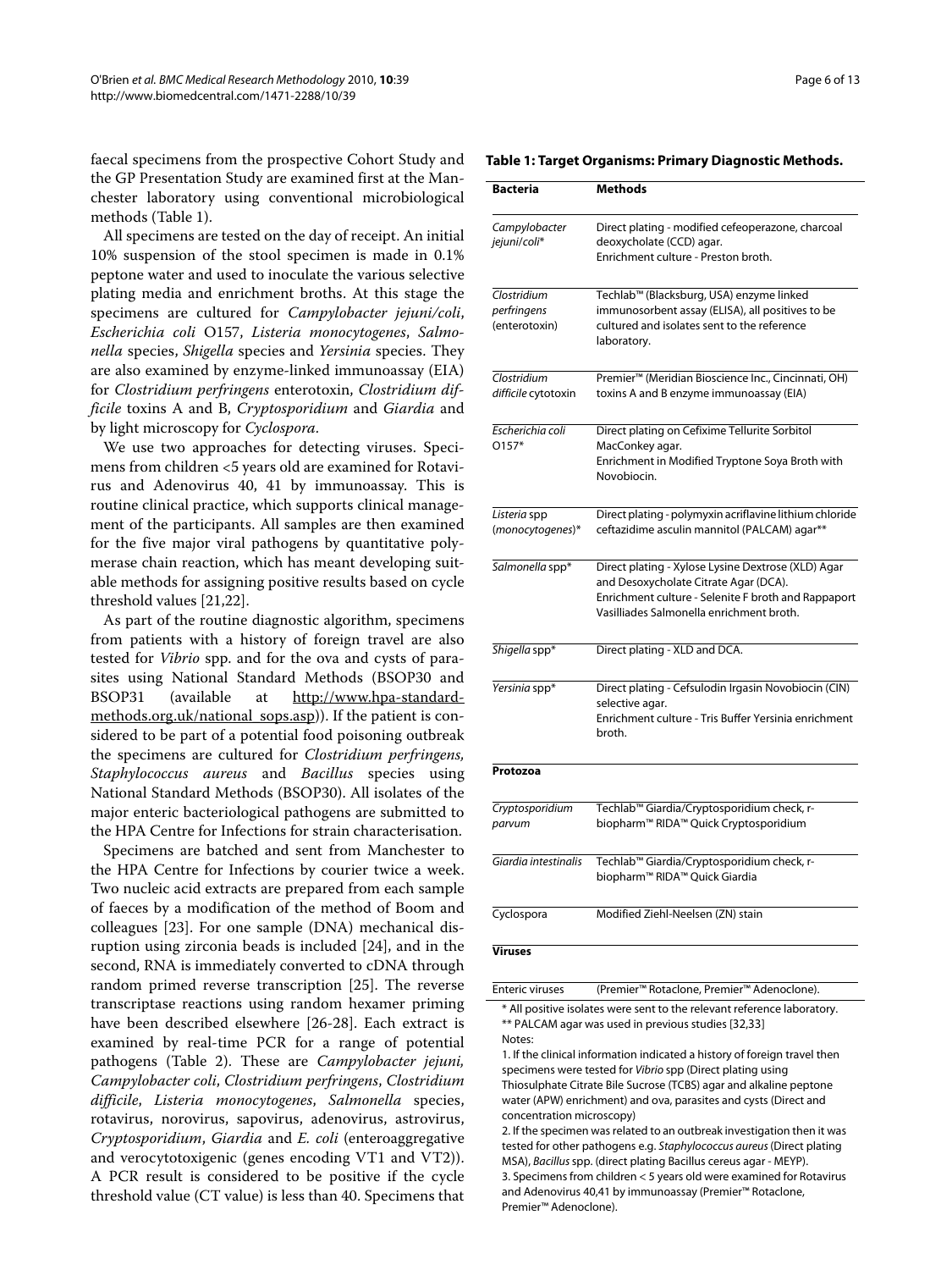| PCR (SOP)        | Assay - chemistry               | <b>Target Organism</b>                                                                 | <b>Gene encoding proteins</b>                                                                                      | <b>References</b>                                   |  |
|------------------|---------------------------------|----------------------------------------------------------------------------------------|--------------------------------------------------------------------------------------------------------------------|-----------------------------------------------------|--|
| NOR1             | SINGLE-5'exonuclease            | Norovirus genogroup 1                                                                  | RNA dependent RNA<br>polyermerase/capsid                                                                           | $[34]$                                              |  |
| NOR <sub>2</sub> | <b>DUPLEX-</b><br>5'exonuclease | Norovirus genogroup 2<br>Mengo virus mutant vaccine<br>strain MC                       | RNA dependent RNA<br>polyermerase/capsid<br>Not known                                                              | $[35]$<br>Comite Europeen de<br>Normalisation (CEN) |  |
| <b>ROTA</b>      | SINGLE-5'exonuclease            | Rotavirus Group A                                                                      | Viral Protein 6                                                                                                    | [35, 36]                                            |  |
| SAPO             | <b>DUPLEX-</b><br>5'exonuclease | Sapovirus                                                                              | Polymerase-capsid<br>junction (2 probes)                                                                           | $[37]$                                              |  |
| <b>ASTR</b>      | SINGLE-SYBR Green               | Astrovirus                                                                             | Capsid                                                                                                             | $[38]$                                              |  |
| <b>ADEN</b>      | SINGLE-5'exonuclease            | Adenovirus type 40 and 41                                                              | Long fibre protein                                                                                                 | $[39]$                                              |  |
| CAMP             | <b>DUPLEX-</b><br>5'exonuclease | C. jejuni<br>C. coli                                                                   | Membrane associated<br>protein<br>Lipoprotein of iron<br>binding protein                                           | $[40]$                                              |  |
| <b>SALM</b>      | <b>DUPLEX-</b><br>5'exonuclease | Salmonella enterica<br>Green Fluorescent Protein<br>gene (gfp) inserted into a E. coli | Glycotransferase<br><b>GFP Protein</b>                                                                             | $[41]$                                              |  |
| EAGG             | SINGLE-5'exonuclease            | EnteroAggregative E. coli                                                              | Anti aggregation<br>transporter                                                                                    | [28, 42]                                            |  |
| LIST             | SINGLE-5'exonuclease            | Listeria monocytogenes                                                                 | Haemolysin A                                                                                                       | $[43]$                                              |  |
| VT1-VT2          | <b>DUPLEX-</b><br>5'exonuclease | Verocytotoxin 1<br>Verocytotoxin 1<br>Verocytotoxin 2<br>Verocytotoxin 2               |                                                                                                                    | $[44]$                                              |  |
| GIAR             | SINGLE-5'exonuclease            | Giardia spp.                                                                           | Elongation Factor 1 alpha                                                                                          | $[43]$                                              |  |
| <b>CRYP</b>      | <b>DUPLEX-</b><br>5'exonuclease | C. hominis, C. parvum, C.<br>meleagridis, C. felis                                     | Cryptosporidium oocyst<br>wall protein                                                                             | $[43]$                                              |  |
| CPER             | <b>DUPLEX-</b><br>5'exonuclease | C. perfringens alphatoxin and<br>enterotoxin                                           | Phospholipase C gene of<br>C. perfringens<br>Enterotoxin gene of<br>enterotoxigenic C.<br>perfringens              | $[45]$                                              |  |
| CDIF             | MULTIPLEX-<br>5'exonuclease     | Toxin-producing C. difficile                                                           | Toxin B gene (tcdB),<br>binary toxin (cdt), and<br>tcdC gene single-base<br>deletion at nucleotide<br>$117$ (tcdB) | $[46 - 48]$                                         |  |

## **Table 2: Assays used to detect a range of bacterial, viral and parasitic pathogens.**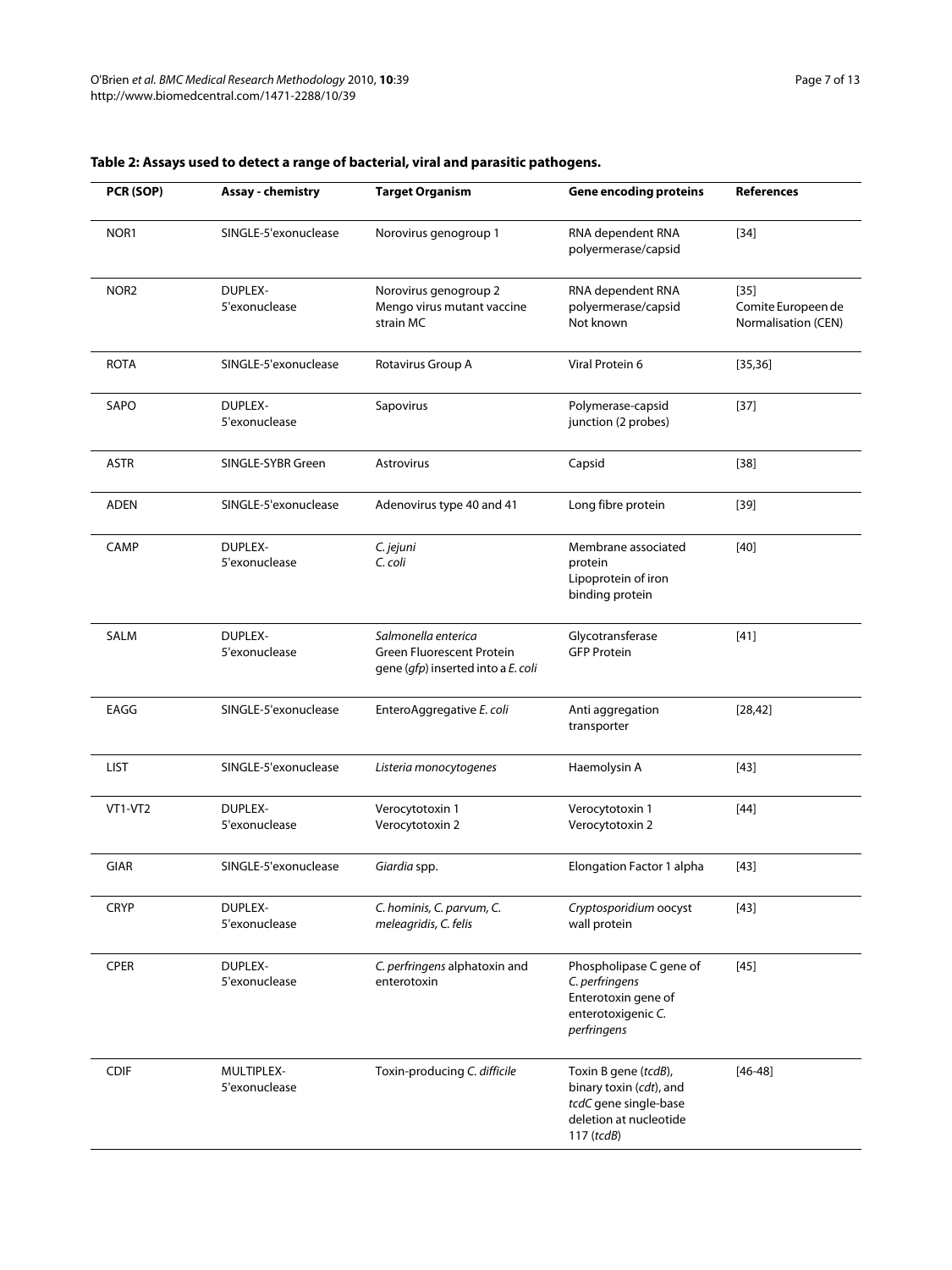are PCR-positive for *C. difficile* toxin are cultured and the isolates are ribotyped.

Two samples of 1-2ml each of a 10% faecal suspension,  $5 \times 10$  μl of a DNA extract and  $5 \times 10$  μl of cDNA extract are archived for future study. Participants in the study give their explicit consent for this.

Finally, in the **National Reporting Study**, we calibrate national surveillance data to determine the relationship between disease burden in the community and infections reported to national surveillance. To do this we correlate reports of laboratory-confirmed IID due to the target pathogens in the IID2 Study firstly with self-reported IID in the Cohort Study, secondly with telephone calls to NHS Direct or NHS 24 for people reporting IID, and thirdly with patients consulting for IID in the GP Presentation Study. Each of the studies described above provides a slice through the surveillance pyramid (Figure [1\)](#page-1-0). By comparing rates and aetiology at each level of the pyramid we can determine by how much national surveillance data underestimate IID burden in the community.

#### **Sample Sizes**

The sample size calculations for the telephone survey, prospective cohort study and GP Presentation Study are presented in Tables 3, 4, and 5 respectively. The assumptions used in the sample size calculations are presented in each table.

#### **Plan of Analysis**

The proposed analytical strategy is as follows:-

*Methods for assessing representativeness, response bias, compliance and list inflation for the prospective study and the telephone survey*.

## **Representativeness**

Representativeness of the Cohort Study and Telephone Survey sample will be assessed by comparing characteristics of the respective study populations with routine National Census data on age distribution, sex, ethnic group, urban-rural residency, socioeconomic group, and area-level deprivation. For the GP Presentation Study, representativeness of the population of participating practices will be assessed by comparing the age and sex distribution of the registered population with that of the census.

#### **Compliance**

Compliance in the Cohort and GP Presentation Studies will be calculated as the proportion of participants reporting symptoms who submit a questionnaire and stool sample. Differences in compliance across age, sex and socioeconomic group will be assessed with the Pearson chi-square test and multivariable logistic regression. **Under-ascertainment**

Factors influencing under-ascertainment in the GP Presentation Study will be investigated using multivariable logistic regression. The inverse of the predicted underascertainment from this model will be used as a multiplier for the number of cases identified in the GP Presentation Study.

#### **Overall incidence of IID**

a. The overall incidence rate of IID in the community will be calculated from the total number of cases reported in the Cohort Study and the follow-up time of members of the cohort.

b. The overall incidence rate of IID presenting to general practice will be calculated from the total number of cases reported in the GP Presentation Study, adjusted for under-ascertainment, and in the Enumeration Study, and the follow-up time of all persons registered in the practice populations. Adjustments will be made to the denominator (practice list size) of the GP presentation rates to adjust for list inflation.

c. For the Telephone Survey, annualised rates of IID in the community, presenting to general practice and contacting NHS Direct/NHS 24 will be estimated separately for one month and one week recall periods, after adjustment for seasonality, separately for each of the four countries, and for the UK overall.

All incidence estimates will be standardized to the UK census population to enable comparison.

## **Prevalence of aetiological organisms in IID cases and pathogen-specific incidence**

The prevalence of each pathogen among IID cases will be estimated by calculating the proportion of specimens tested that are positive for that organism. This will be done separately for the Cohort and GP Presentation studies.

**Table 3: Sample size calculations for estimating the overall frequency of IID via self-report telephone survey.**

| <b>Duration of recall period</b> | Incidence in original IID<br>recall Questionnaire | Widest acceptable CI limit | <b>Number needed to survey</b> |
|----------------------------------|---------------------------------------------------|----------------------------|--------------------------------|
| 28 days                          | 6%                                                | 4%                         | 500                            |
| 7 days                           | .5%                                               | 1%                         | 2500                           |

Note: Based on an expected frequency of IID of 6%, with a 95% Confidence Interval (CI) of 4% to 8%. Allowing for differentials in response rate the number needed to survey was increased by 20% i.e. to 600 for recall over one month and 3000 for recall over one week.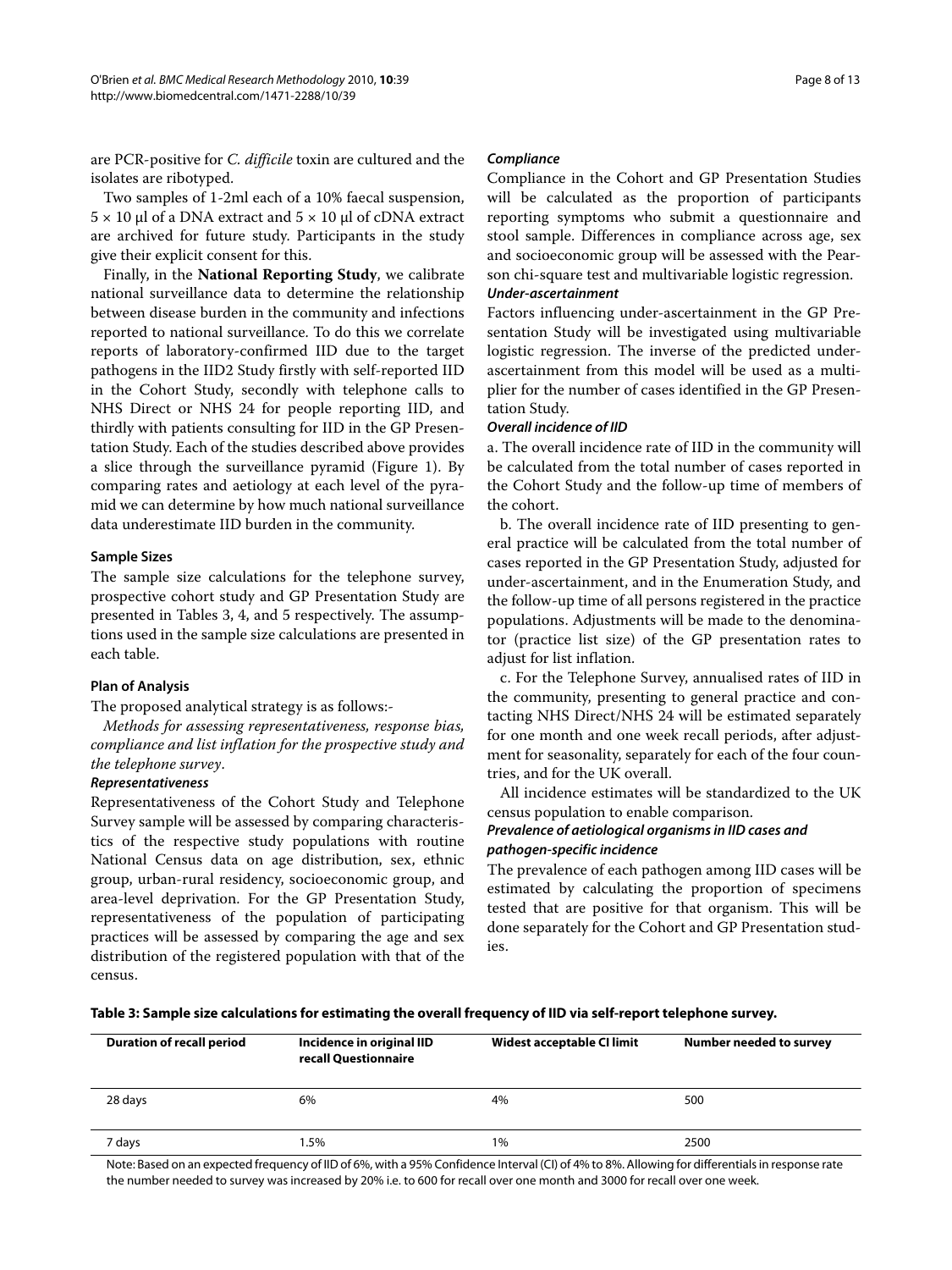| Organism/<br>condition                         | <b>England</b>                            |                                    |              |                     | <b>Wales</b> |                     |
|------------------------------------------------|-------------------------------------------|------------------------------------|--------------|---------------------|--------------|---------------------|
|                                                | <b>Baseline</b><br>incidence <sup>1</sup> | <b>Reduction to</b><br>be detected | Person-years | <b>GP practices</b> | Person-years | <b>GP practices</b> |
| All IID                                        | 19.20%                                    | 20%                                | 2,000        | 20                  | 200          | $\overline{2}$      |
| Severe cases*                                  | 6.00%                                     | 20%                                | 7,000        | 70                  | 400          | $\overline{4}$      |
| Campylobacter                                  | 0.87%                                     | 20%                                | 500,000      | 5,000               | 2,400        | 24                  |
| Salmonella                                     | 0.22%                                     | 20%                                | 500,000      | 5,000               | 9,500        | 95                  |
| Campylobacter+<br>Salmonella                   | 1.10%                                     | 20%                                | 200,000      | 2,000               | 2,000        | 20                  |
| Campylobacter+<br>Salmonella+C.<br>perfringens | 1.34%                                     | 20%                                | 100,000      | 1,000               | 1,600        | 16                  |

## **Table 4: Sample size calculations for prospective cohort study estimating a single UK-wide pyramid.**

| Organism/<br>condition                         | <b>Scotland</b>  |                     | <b>Northern Ireland</b> |                     | UK           |                     |
|------------------------------------------------|------------------|---------------------|-------------------------|---------------------|--------------|---------------------|
|                                                | Person-<br>years | <b>GP practices</b> | Person-years            | <b>GP practices</b> | Person-years | <b>GP practices</b> |
| All IID                                        | 200              | $\overline{2}$      | 65                      | $\mathbf{1}$        | 2,465        | 25                  |
| Severe cases*                                  | 700              | $\overline{7}$      | 300                     | 3                   | 8,400        | 84                  |
| Campylobacter                                  | 4,200            | 42                  | 1,400                   | 14                  | 508,000      | 508                 |
| Salmonella                                     | 16,400           | 164                 | 5,500                   | 55                  | 531,400      | 532                 |
| Campylobacter+<br>Salmonella                   | 3,400            | 34                  | 1,200                   | 12                  | 206,600      | 207                 |
| Campylobacter+<br>Salmonella+C.<br>perfringens | 2,800            | 28                  | 1,000                   | 10                  | 106,200      | 107                 |

\* Severe cases are defined as those presenting to primary care

Note: Based on ability to detect a 20% decrease in incidence with 80% power and 95% precision. Required number of person-years and GP practices (recruiting 100 patients from each practice) by country, based on the relative populations of the 4 UK countries

For organisms for which both conventional and molecular diagnostic methods are used, the performance of the two methods will be compared.

Pathogen-specific prevalences will be used to determine the number of cases positive for that organism expected in the Cohort and GP Presentation studies, adjusted for non-compliance in submitting a stool specimen and under-ascertainment. Adjustments will be made assuming that the observed distribution of organisms is representative of all IID cases. These adjusted numerators will then be used to estimate the incidence of IID for each pathogen, both in the community and presenting to general practice. Confidence intervals will be calculated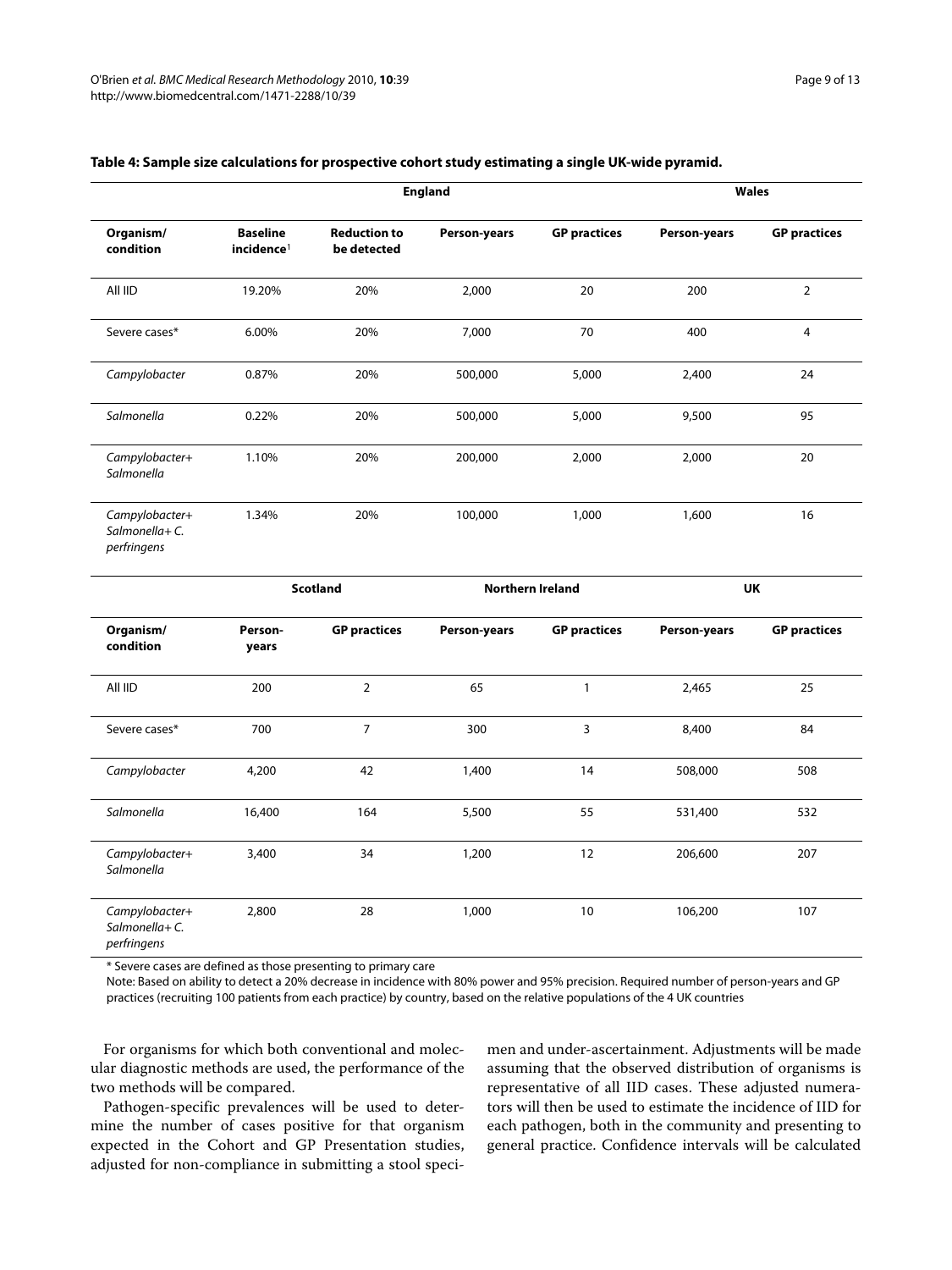|                | <b>England</b>                      |                                    |                         |                     | <b>Wales</b>        |                     |
|----------------|-------------------------------------|------------------------------------|-------------------------|---------------------|---------------------|---------------------|
| Organism       | <b>Baseline</b><br>incidence*       | <b>Reduction to</b><br>be detected | Person-years            | <b>GP practices</b> | Person-years        | <b>GP practices</b> |
| Campylobacter  | 4.10%                               | 20%                                | 115,000                 | 20                  | 7,000               | $\overline{2}$      |
| Salmonella     | 0.16%                               | 50%                                | 41,000                  | $\overline{7}$      | 3,000               | $\mathbf{1}$        |
| Salmonella     | 0.16%                               | 40%                                | 67,000                  | 12                  | 4,000               | $\mathbf{1}$        |
| Salmonella     | 0.16%                               | 30%                                | 127,000                 | 22                  | 8,000               | $\overline{2}$      |
| Salmonella     | 0.16%                               | 20%                                | 302,000                 | 51                  | 18,000              | 3                   |
| C. perfringens | 0.13%                               | 20%                                | 364,000                 | 61                  | 22,000              | $\overline{4}$      |
|                | <b>Scotland</b>                     |                                    | <b>Northern Ireland</b> |                     | UK                  |                     |
| Organism       | Person-years<br><b>GP</b> practices |                                    | <b>Person-years</b>     | <b>GP</b> practices | <b>Person-years</b> | <b>GP</b> practices |
| Campylobacter  | 12,000                              | $\overline{2}$                     | 4,000                   | $\mathbf{1}$        | 138,000             | 25                  |
| Salmonella     | 5,000                               | 1                                  | 2,000                   | $\mathbf{1}$        | 51,000              | 10                  |
| Salmonella     | 7,000                               | $\overline{2}$                     | 3,500                   | $\mathbf{1}$        | 81,500              | 16                  |
| Salmonella     | 13,000                              | 3                                  | 4,500                   | $\mathbf{1}$        | 152,500             | 28                  |
| Salmonella     | 31,000                              | 6                                  | 10,500                  | $\overline{2}$      | 361,500             | 62                  |
| C. perfringens | 38,000                              | $\overline{7}$                     | 13,000                  | 3                   | 434,500             | 75                  |

#### **Table 5: Sample size estimates for GP Presentation Study estimating a single UK-wide pyramid.**

Incidence of GP presentation in original IID study

Note: Based on the ability to detect at least a 20% reduction in incidence with 90% power and 95% precision. Required number of personyears and GP practices (assuming an average GP practice size of 6,000 patients) by country, based on the relative populations of the 4 countries.

by a method that does not increase the apparent precision due to this adjustment.

#### **Clustering**

Practice-level variation in rates will be analysed using Poisson regression. Over-dispersion in GP presentation rates will be modelled with a random effects term at the practice level. Any observed clustering effect will be incorporated into all confidence intervals applied to GP presentation rates. Analysis will be based on episodes (IID symptoms separated by a symptom-free period of three weeks) rather than individuals, assuming each episode to be independent.

Reporting pyramids will be calculated from the overall incidence rates in the community and presenting to GPs by considering the ratios between these rates. Performing the same calculation on the upper and lower confidence intervals for the rate at each stage will derive the upper and lower sensitivity bands. The ratio of community rates to nationally reported cases will be calculated by projecting the overall cohort and presentation incidence rates to the population and comparing these to that reported to the laboratory reporting surveillance system over the same period. When more than one laboratory method was used, these will be estimated separately for results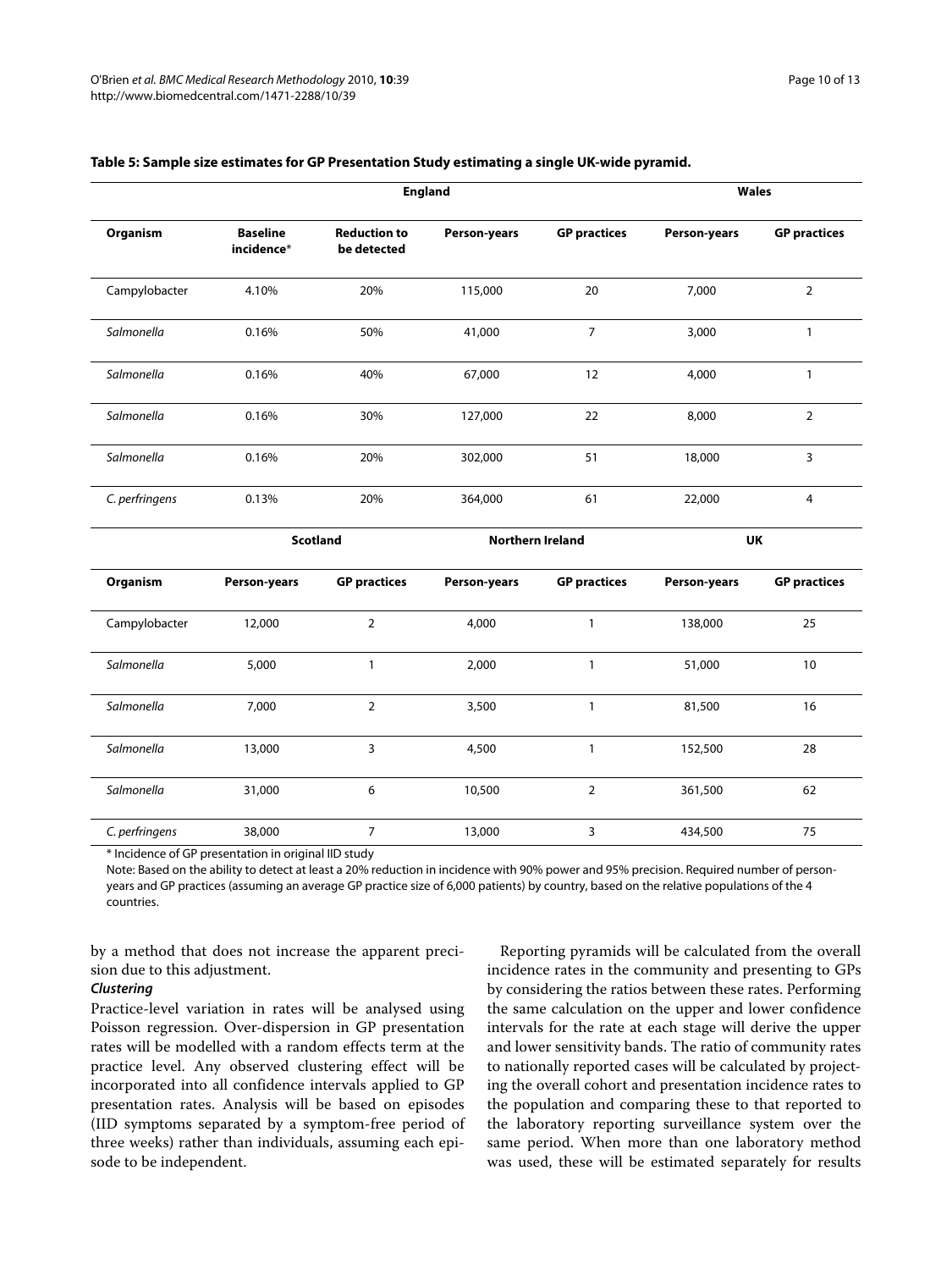from both methods, for comparison with the first IID Study and as a baseline for the future.

#### **Comparison of incidence in the Prospective and Telephone Survey studies**

The incidences of IID in the community and presenting to general practice from the prospective studies will be compared with those from the Telephone Survey (using one month and one week recall). Incidence ratios will be estimated for each age, sex and recall period.

#### **Ethical approval to perform the IID2 Study**

A favourable ethical opinion to perform the whole of the study was granted by the North West Research Ethics Committee (07/MRE08/5). Research management and governance was then sought, and approval granted by all relevant Research and Development Organisations across the United Kingdom.

#### **Discussion**

Various aspects of the study design merit discussion. First, in the Telephone Survey we have elected to use landlines as the means of recruiting participants. Although fixed telephony has declined from a peak of 93% of households in 2003, some 87% of households still had a fixed line phone in the first quarter of 2009 (Ofcom, 2009 [http://www.ofcom.org.uk/research/cm/cmr09/](http://www.ofcom.org.uk/research/cm/cmr09/cmr09.pdf)

[cmr09.pdf\)](http://www.ofcom.org.uk/research/cm/cmr09/cmr09.pdf). This compares with 92% of homes that own one or more mobile phones. Much of this increase in mobile telephony is thought to reflect an increase in mobile phone ownership amongst children in previously non-mobile owning households. The issue of the impact of increasing use of mobile phones on epidemiological surveys is a difficult one. The risk of introducing bias by not using mobile phone numbers is offset by a number of considerations:-

- the use of mobile phone numbers in such surveys has not yet become standard and reliable sampling frames for these are not easily available
- many mobile phone users are children and we cannot contact children directly for ethical reasons
- it is not easy to localise mobile phones to a geographical area.

In general terms, people without fixed line phones tend to be younger and of lower socio-economic status groups who tend not to respond well to surveys. It is thus unclear whether use of mobile phone numbers would help to mitigate selection bias [[29](#page-12-29)]. However, to assess the potential for bias introduced by only using landlines, people recruited into the Cohort Study are asked about their main method of telephony. Furthermore, we shall assess the representativeness of the participants in the Telephone Survey compared with the general population.

Secondly, in the Cohort Study we are not collecting specimens from asymptomatic people in the community. This was, however, undertaken in the first IID study and provided very useful information on asymptomatic people carrying potential pathogens [[10\]](#page-11-7). Using data only from IID cases to attribute illness to a particular organism can lead to an overestimation of prevalence, as some cases may be excreting organisms that are not directly responsible for their illness; comparing frequency of organisms in cases and controls is the best way of establishing the pathogenicity of an organism [\[10](#page-11-7)]. It has recently been shown that illness due to norovirus and rotavirus is closely related to viral load [\[21\]](#page-12-8). Using PCR based analysis and data from the first IID study, in which a nested case-control study was performed within the cohort study, we will be able to determine thresholds for symptomatic infection versus asymptomatic excretion using CT values [[22](#page-12-9)]. The potential disadvantage of sending specimens unrefrigerated by conventional post is that labile organisms like *C. jejuni* may die off before the specimen reaches the laboratory. However, this is offset by the high sensitivity of using molecular methods in addition to conventional culture techniques. It is possible that, using molecular methods, we will find evidence of mixed infections, and indeed this was the case when PCR based techniques were used to re-examine specimens from the first IID study [\[28](#page-12-14)]. Using this approach may allow us to determine the contributions of those pathogens to patients' symptoms. In addition the major research question of "Has the incidence of IID in the community declined since the mid 1990s?" can be answered by a comparison of data from cases in this study with that from the first IID study.

Thirdly, we recognise that recruiting people to studies during a primary care consultation poses a number of challenges - not the least of which is asking the GP to remember the study in the midst of a busy clinic [\[30](#page-12-30)[,31](#page-12-31)]. To address this we have developed posters and information leaflets for waiting rooms and consultation rooms, which give people who consult with IID symptoms the opportunity to ask about the study during the consultation. They also serve to remind practice staff that the study is taking place. We have also placed a referral pad in each consulting room so that, should the GP or nurse practitioner be too busy to take the patient through the study material at the time of the consultation, the patient can still be referred to the research nurse to receive information about the study. Despite these measures we recognise that not all eligible cases will be invited to take part. In the first IID study the records of 2,021 cases of possible IID were examined, 1514 (75%) fulfilled the case definition and 974 (64%) were included in the GP Presen-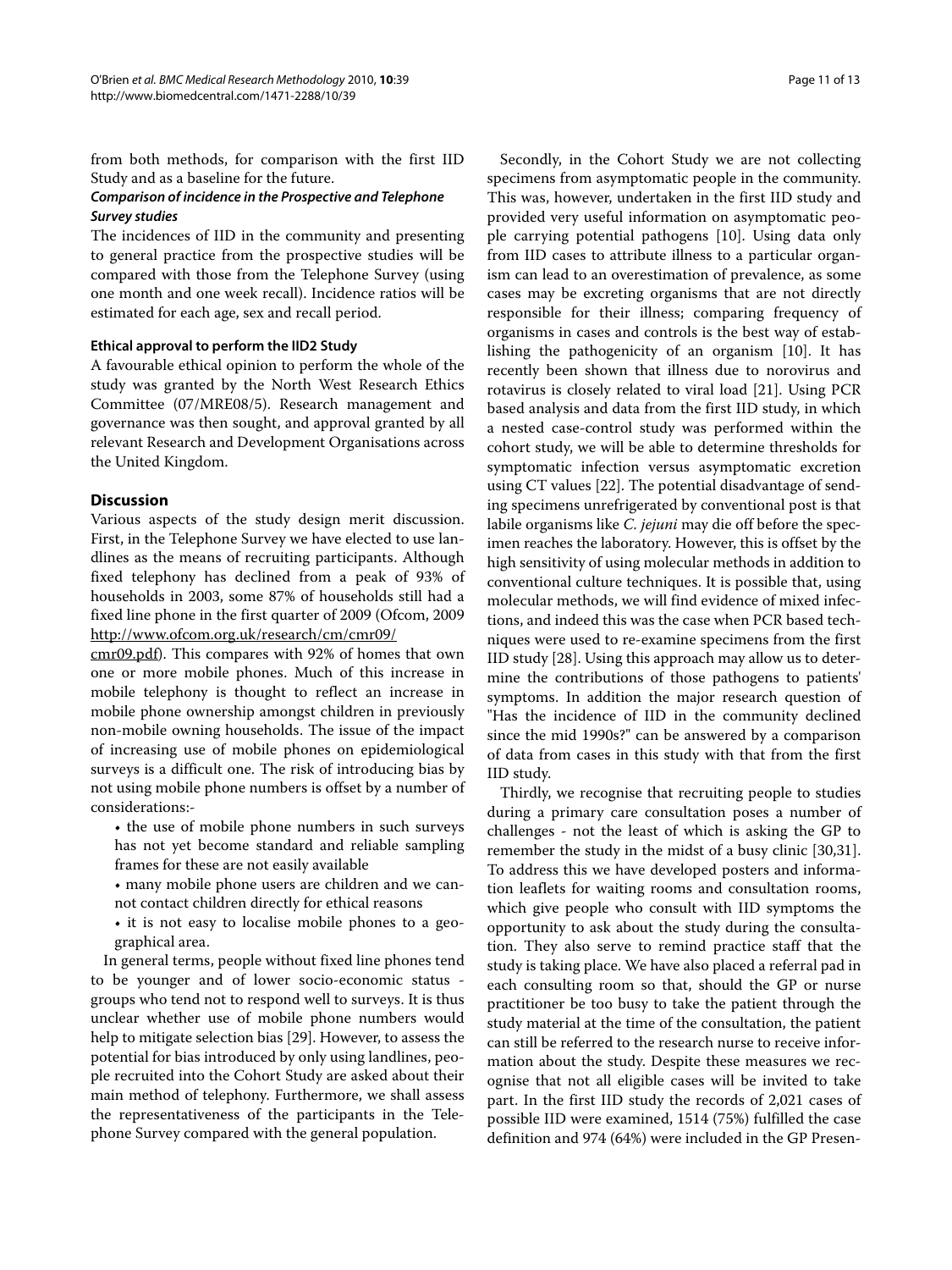tation Study [\[10](#page-11-7)]. It is for this reason that we are auditing recruitment to the IID2 Study in the Validation Study. We will be able to adjust the final results, taking account of under-ascertainment of cases i.e. those who should have been recruited to the GP Presentation Study but were not.

Fourthly we have used a very sensitive case definition. This means that we may detect alterations in bowel habit that are not necessarily due to gastrointestinal pathogens, leading to a fairly large diagnostic gap (i.e. proportion of specimens negative for gastrointestinal pathogens). Alternatively, the case definition may be insensitive since it excludes subjects with diarrhoea of more than two weeks duration and may therefore exclude infections with some pathogens, particularly the protozoan parasites. However, we are using the same case definition as was employed in the first IID Study to allow us to compare rates between the two studies directly. We should also be able to report rates compatible with the proposed international case definition.

Finally, the opinions of researchers worldwide are divided over the optimal method(s) for undertaking community burden of IID studies. Rate estimates vary quite considerably, depending on which methods are used. To our knowledge, ours is the first study in which population-based prospective and retrospective studies are being conducted simultaneously. Therefore, in addition to fulfilling our primary objectives we will be able to provide an objective evaluation of methods for determining the community burden of IID in the future.

#### **Competing interests**

The authors declare that they have no competing interests.

#### **Authors' contributions**

SJOB, GR, PRH, JJG, FJB, JMcL, DST, CCT and LCR conceived the ideas for the study. All authors participated in its design and co-ordination and helped to draft the manuscript. SJOB, GR and LHL lead the prospective studies. PRH leads the telephone survey. JJG, FJB and DST lead the laboratory studies. GKA, JMC, MRE, KRN, GES and BS participate in the national surveillance studies. CCT and LCR lead the analytical strategy. All authors have read and approved the final manuscript.

#### **Acknowledgements**

We should like to thank the UK Food Standards Agency for funding the IID2 Study (Project B18021), Julie Dodds, Hansa Shah, Valerie Brueton and Vania Gay at the MRC General Practice Research Framework, Mike van der Es and Lisa Irvine at the University of East Anglia, Kathryn Jackson and Emma Dixon at the University of Manchester, Alan Ridge, Katherine Mather and Bernard Wood at the Health Protection Agency Regional Laboratory in Manchester, Fenella Halstead, Dalia Choudhury, Lisa Berry, Corine Amar, Ben Lopman and John Harris at the Health Protection Agency Centre for Infections, Laura Viviani, Suzanne St Rose and Julian Gardiner at the London School of Hygiene and Tropical Medicine, Shirley Large at NHS Direct, Paul Cook for chairing the IID2 Study Executive Committee and Gael O'Neill, our Project Officer at the Food Standard Agency. We should also like to thank all the participants, research nurses, practice staff, telephonists, laboratory, research and administrative staff who are taking part in the IID2 Study.

#### **Author Details**

1School of Translational Medicine, University of Manchester, Manchester Academic Health Science Centre, Stopford Building, Oxford Road, Manchester, M13 9PL, UK, 2MRC General Practice Research Framework, Medical Research Council General Practice Research Framework, Stephenson House, 158-160 North Gower Street, London, NW1 2ND, UK, 3School of Medicine, Health Policy and Practice, University of East Anglia, Norwich NR4 7TJ, UK, 4Centre for Infections, Health Protection Agency, 61 Colindale Avenue, London, NW9 5EQ, UK, 5Regional Microbiology Network, Health Protection Agency, HPA North West Manchester Laboratory, Oxford Road, Manchester, M13 9WL, UK, 6Regional Microbiology Network, Health Protection Agency Yorkshire and the Humber, Leeds Laboratory, York Road, Leeds LS15 7TR, UK, 7Section of Public Health & Health Policy, University of Glasgow, 1 Lilybank Gardens, Glasgow, G12 8RZ, UK, 8Department of Primary Care and Public Health, Cardiff University, Temple of Peace and Health, Cathays Park, Cardiff CF10 3NW, UK, 9Department of Epidemiology and Biomedical Research Unit (Gastro), University of Nottingham, Nottingham, NG7 2UH, UK, 10Health Protection Agency Real-time Syndromic Surveillance Team, Health Protection Agency, 6th Floor, 5 St Philip's Place, Birmingham, B3 2PW, UK, <sup>11</sup>Health Protection Service Northern Ireland, Public Health Agency, McBrien Building, Belfast City Hospital, Belfast, BT9 7AB, UK and 12Department of Epidemiology and Population Health, London School of Hygiene and Tropical Medicine, Keppel Street, London WC1E 7HT, UK

#### Received: 18 March 2010 Accepted: 5 May 2010 Published: 5 May 2010

#### **References**

- <span id="page-11-0"></span>1. Wheeler JG, Sethi D, Cowden JM, Wall PG, Rodrigues LC, Tompkins DS, Hudson MJ, Roderick PJ: Study of infectious intestinal disease in England: rates in the community, presenting to general practice, and reportedto national surveillance. The Infectious Intestinal Disease Study Executive**.** BMJ 1999, 318(7190):1046-50.
- <span id="page-11-1"></span>2. de Wit MA, Koopmans MP, Kortbeek LM, Wannet WJ, Vinjé J, van Leusden F, Bartelds AI, van Duynhoven YT: Sensor, a population-based cohort study on gastroenteritis in the Netherlands: incidence and etiology**[.](http://www.ncbi.nlm.nih.gov/entrez/query.fcgi?cmd=Retrieve&db=PubMed&dopt=Abstract&list_uids=11581101)** Am J Epidemiol 2001, 154(7):666-74.
- <span id="page-11-2"></span>3. Roy SL, Scallan E, Beach MJ: The rate of acute gastrointestinal illness in developed countries**.** J Water Health 2006, 4(Suppl 2):31-69.
- <span id="page-11-3"></span>4. Hoogenboom-Verdegaal AM, de Jong JC, During M, Hoogenveen R, Hoekstra JA: Community-based study of the incidence of gastrointestinal diseases in The Netherlands**[.](http://www.ncbi.nlm.nih.gov/entrez/query.fcgi?cmd=Retrieve&db=PubMed&dopt=Abstract&list_uids=8005214)** Epidemiol Infect 1994, 112(3):481-7.
- 5. MacKenzie WR, Hoxie NJ, Proctor ME, Gradus MS, Blair KA, Peterson DE, Kazmierczak JJ, Addiss DG, Fox KR, Rose JB, Davis JP: A massive outbreak in Milwaukee of Cryptosporidium infection transmitted through the public water-supply**.** N Engl J Med 1993, 331:161-167.
- <span id="page-11-5"></span>6. Herikstad H, Yang S, Van Gilder TJ, Vugia D, Hadler J, Blake P, Deneen V, Shiferaw B, Angulo FJ: A population-based estimate of the burden of diarrhoeal illness in the United States: FoodNet, 1996-7**.** Epidemiol Infect 2002, 129:9-17.
- 7. Hill DR: Health problems in a large cohort of Americans traveling to developing countries**.** J Travel Med 2000, 7:259-266.
- <span id="page-11-4"></span>Imhoff B, Morse D, Shiferaw B, Hawkins M, Vugia D, Lance-Parker S, Hadler J, Medus C, Kennedy M, Moore MR, Van Gilder T: Burden of self-reported acute diarrheal illness in FoodNet surveillance areas, 1998-1999**.** Clin Infect Dis 2004, 38(Suppl 3):S219-S226.
- <span id="page-11-6"></span>9. OzFoodNet Working Group: Foodborne disease in Australia: incidence, notifications and outbreaks. Annual report of the OzFoodNet network, 2002**.** Commun Dis Intell 2003, 27:209-43.
- <span id="page-11-7"></span>10. Food Standards Agency: A report of the study of infectious intestinal disease in England**.** London: The Stationery Office; 2000.
- <span id="page-11-8"></span>11. Hunter PR, Syed Q: Recall bias in a community survey of self-reported gastroenteritis undertaken during an outbreak of cryptosporidiosis strongly associated with drinking water after much press interest**.** Epidemiol Infect 2002, 128:433-438.
- <span id="page-11-9"></span>12. Strickland MJ, Crawford JM, Shen L, Wilkins JR: Time-dependent recordkeeping fatigue among youth completing health diaries of unintentional injuries**[.](http://www.ncbi.nlm.nih.gov/entrez/query.fcgi?cmd=Retrieve&db=PubMed&dopt=Abstract&list_uids=17126366)** J Safety Res 2006, 37(5):487-92.
- <span id="page-11-10"></span>13. Verbrugge LM: Health diaries**.** Medical Care 1980, 18:73-95.